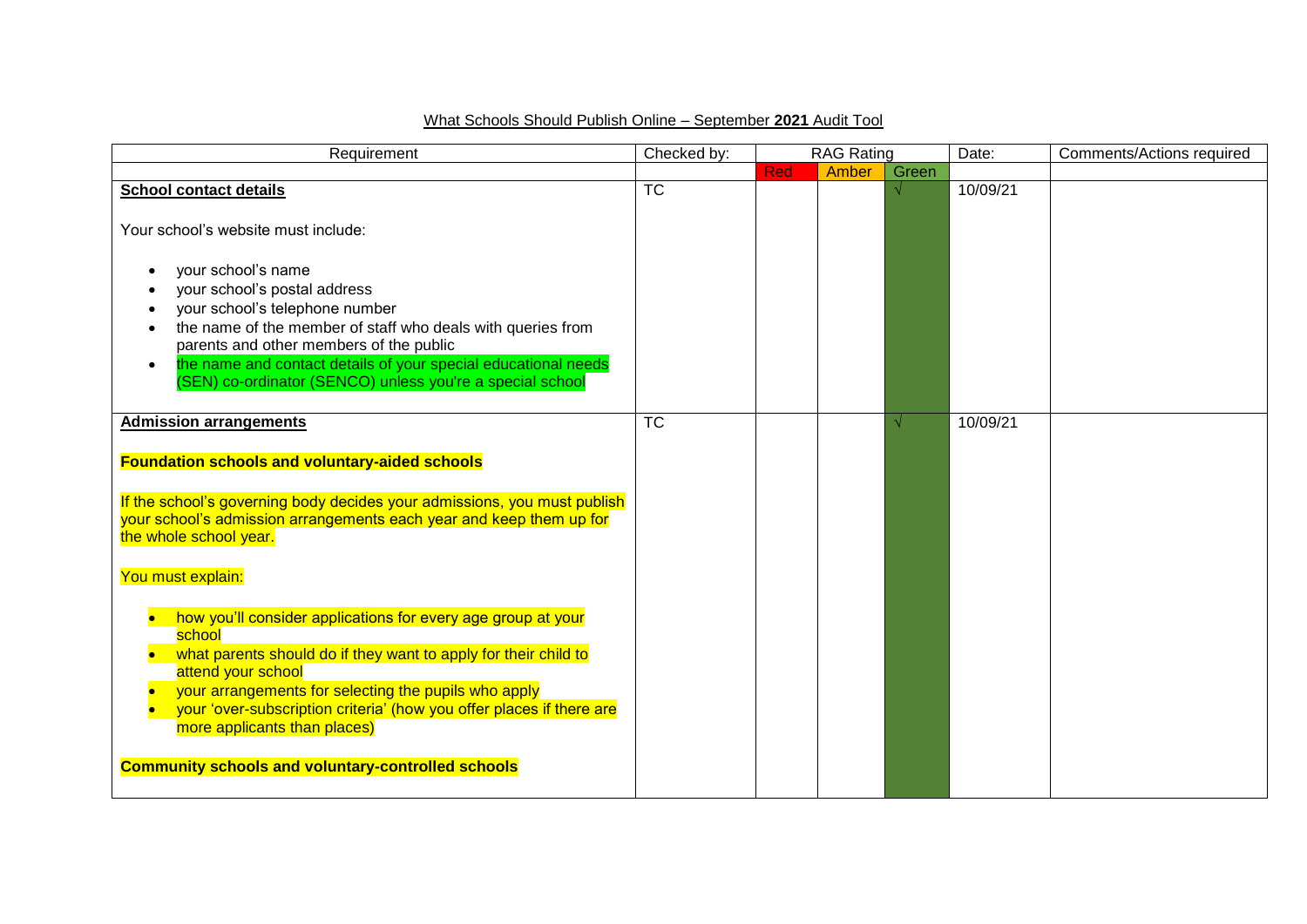| If the local authority decides your admissions, write that parents should                     |           |  |          |  |
|-----------------------------------------------------------------------------------------------|-----------|--|----------|--|
| contact the local authority to find out about your admission arrangements.                    |           |  |          |  |
|                                                                                               |           |  |          |  |
| <b>Ofsted reports</b>                                                                         | <b>TC</b> |  | 10/09/21 |  |
|                                                                                               |           |  |          |  |
| You must publish either:                                                                      |           |  |          |  |
| a copy of your school's most recent Ofsted report                                             |           |  |          |  |
| a link to the report on the Ofsted website                                                    |           |  |          |  |
|                                                                                               |           |  |          |  |
| <b>Exam and assessment results</b>                                                            |           |  |          |  |
|                                                                                               |           |  |          |  |
| Key stage 2 (end of primary school) results                                                   |           |  |          |  |
|                                                                                               |           |  |          |  |
| You must publish the following details from your school's most recent key<br>stage 2 results: |           |  |          |  |
|                                                                                               |           |  |          |  |
| average progress scores in reading, writing and maths                                         |           |  |          |  |
| average 'scaled scores' in reading and maths                                                  |           |  |          |  |
| percentage of pupils who achieved the expected standard or                                    |           |  |          |  |
| above in reading, writing and maths                                                           |           |  |          |  |
| percentage of pupils who achieved a high level of attainment in<br>reading, writing and maths |           |  |          |  |
|                                                                                               |           |  |          |  |
|                                                                                               |           |  |          |  |
| Performance tables                                                                            | <b>TC</b> |  | 10/09/21 |  |
|                                                                                               |           |  |          |  |
| You must include a link to the school and college performance tables                          |           |  |          |  |
| service.                                                                                      |           |  |          |  |
|                                                                                               |           |  |          |  |
| <b>Curriculum</b>                                                                             | <b>TC</b> |  | 10/09/21 |  |
|                                                                                               |           |  |          |  |
| You must publish:                                                                             |           |  |          |  |
|                                                                                               |           |  |          |  |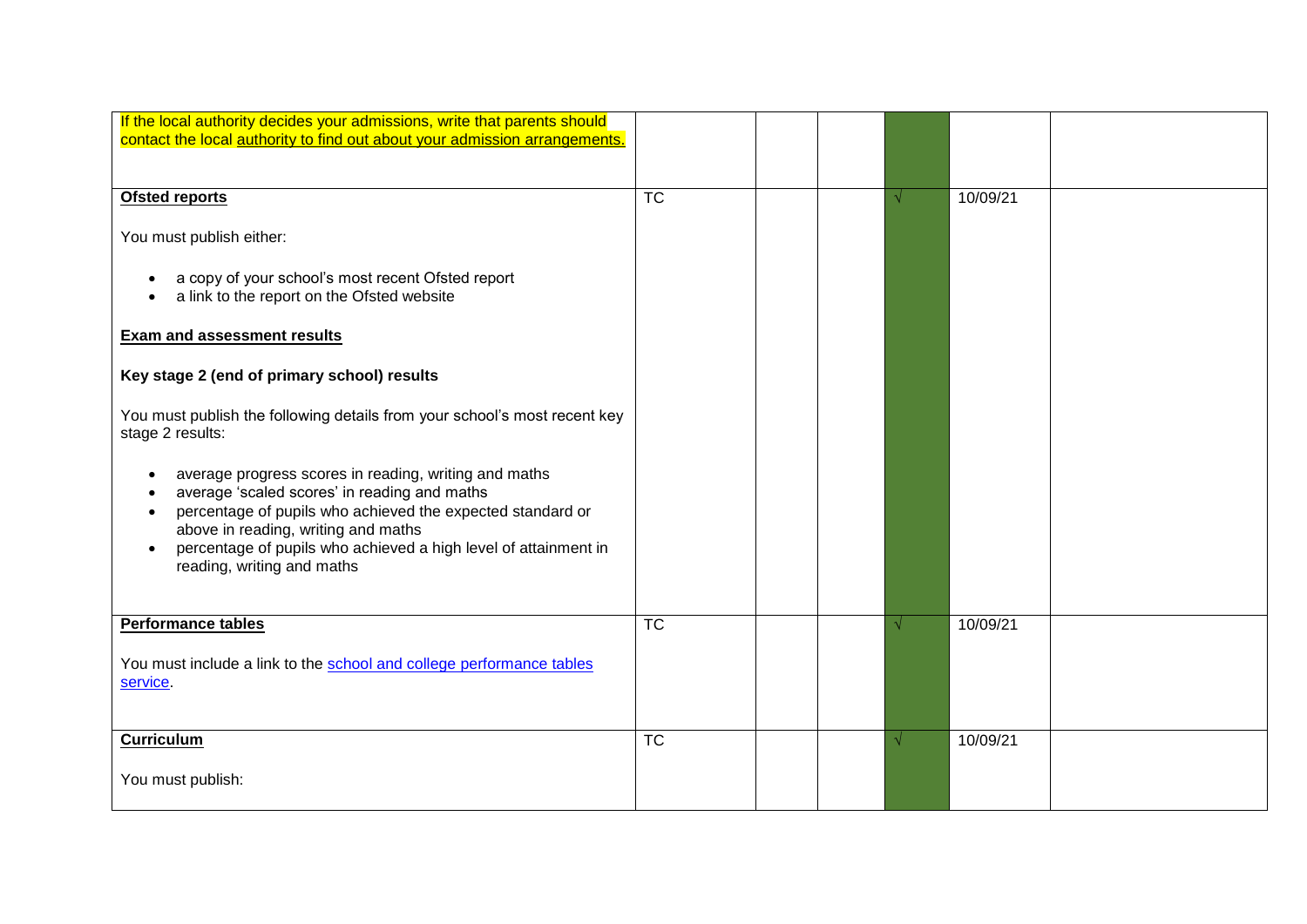| the content of your school curriculum in each academic year for<br>$\bullet$<br>every subject, including Religious Education even if it is taught as<br>part of another subject or subjects, or is called something else<br>the names of any phonics or reading schemes you're using in<br>$\bullet$<br>key stage 1<br>how parents or other members of the public can find out more<br>$\bullet$<br>about the curriculum your school is following |           |  |          |  |
|---------------------------------------------------------------------------------------------------------------------------------------------------------------------------------------------------------------------------------------------------------------------------------------------------------------------------------------------------------------------------------------------------------------------------------------------------|-----------|--|----------|--|
| <b>Behaviour policy</b>                                                                                                                                                                                                                                                                                                                                                                                                                           | <b>TC</b> |  | 10/09/21 |  |
| You should publish details of your school's behaviour policy.                                                                                                                                                                                                                                                                                                                                                                                     |           |  |          |  |
| The policy must comply with Section 89 of the Education and<br><b>Inspections Act 2006</b>                                                                                                                                                                                                                                                                                                                                                        |           |  |          |  |
| <b>School complaints procedure</b>                                                                                                                                                                                                                                                                                                                                                                                                                | <b>TC</b> |  | 10/09/21 |  |
| You must publish details of your school's complaints procedure, which<br>must comply with Section 29 of the Education Act 2002.                                                                                                                                                                                                                                                                                                                   |           |  |          |  |
| You must also publish any arrangements for handling complaints from<br>parents of children with special educational needs (SEN) about the<br>support the school provides.                                                                                                                                                                                                                                                                         |           |  |          |  |
| <b>Pupil premium</b>                                                                                                                                                                                                                                                                                                                                                                                                                              | <b>TC</b> |  | 10/09/21 |  |
| You must publish a strategy for the school's use of the pupil premium.<br>You no longer have to publish a 'pupil premium statement'.                                                                                                                                                                                                                                                                                                              |           |  |          |  |
| For the current academic year, you must include:                                                                                                                                                                                                                                                                                                                                                                                                  |           |  |          |  |
| your school's pupil premium grant allocation amount<br>a summary of the main barriers to educational achievement<br>faced by eligible pupils at the school<br>how you'll spend the pupil premium to address those barriers and<br>$\bullet$<br>the reasons for that approach<br>how you'll measure the impact of the pupil premium<br>$\bullet$                                                                                                   |           |  |          |  |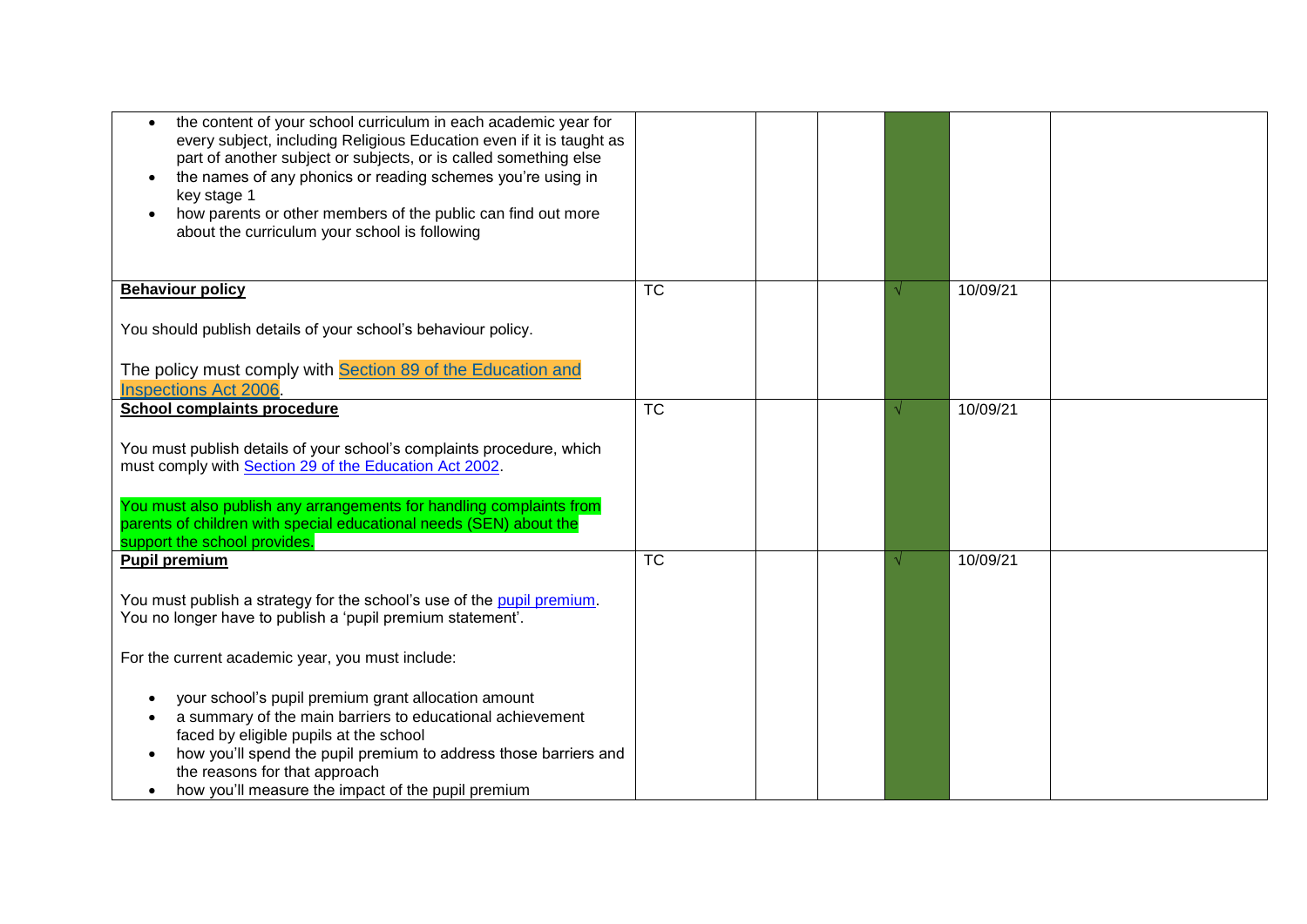| the date of the next review of the school's pupil premium strategy                                                                                                                                      |           |  |          |  |
|---------------------------------------------------------------------------------------------------------------------------------------------------------------------------------------------------------|-----------|--|----------|--|
| For the previous academic year, you must include:                                                                                                                                                       |           |  |          |  |
| how you spent the pupil premium allocation<br>the impact of the expenditure on eligible and other pupils                                                                                                |           |  |          |  |
| Pupil premium funding is allocated for each financial year, but the<br>information you publish online should refer to the academic year, as this<br>is how parents understand the school system.        |           |  |          |  |
| As you won't know allocations for the end of the academic year (April<br>to July), you should report on the funding up to the end of the<br>financial year and update it when you have all the figures. |           |  |          |  |
| The Teaching Schools Council has published templates to support<br>schools in presenting their pupil premium strategies. Use of the<br>templates is voluntary.                                          |           |  |          |  |
| Coronavirus (COVID-19) catch-up premium                                                                                                                                                                 | <b>TC</b> |  | 10/09/21 |  |
| If your school gets the coronavirus (COVID-19) catch-up premium grant<br>in academic year 2020 to 2021, you should publish details of:                                                                  |           |  |          |  |
| how it is intended that the grant will be spent<br>how the effect of this expenditure on the educational attainment<br>of those pupils at the school will be assessed                                   |           |  |          |  |
| Read further information on the coronavirus (COVID-19) catch-up<br>premium.                                                                                                                             |           |  |          |  |
| PE and sport premium for primary schools                                                                                                                                                                | <b>TC</b> |  | 10/09/21 |  |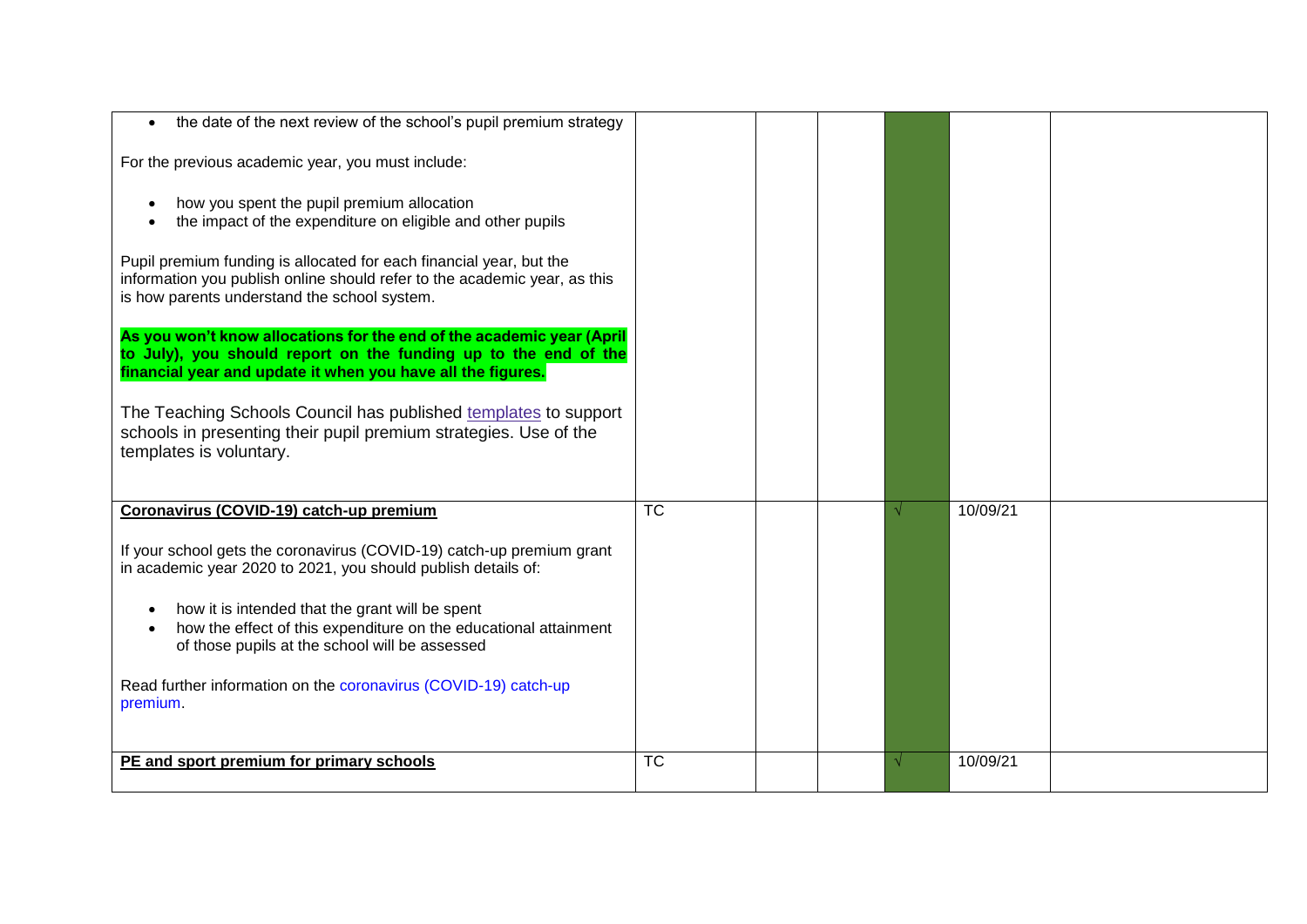| If your school receives PE (physical education) and sport premium<br>funding, you must publish:<br>how much funding you received<br>a full breakdown of how you've spent the funding or will spend<br>the funding<br>the effect of the premium on pupils' PE and sport participation<br>and attainment<br>how you'll make sure these improvements are sustainable<br>how many pupils within their year 6 cohort can do each of the<br>following:<br>swim competently, confidently and proficiently over a distance of<br>at least 25 metres<br>use a range of strokes effectively<br>perform safe self-rescue in different water-based situations |           |  |          |  |
|---------------------------------------------------------------------------------------------------------------------------------------------------------------------------------------------------------------------------------------------------------------------------------------------------------------------------------------------------------------------------------------------------------------------------------------------------------------------------------------------------------------------------------------------------------------------------------------------------------------------------------------------------|-----------|--|----------|--|
| Special educational needs (SEN) and disability information                                                                                                                                                                                                                                                                                                                                                                                                                                                                                                                                                                                        | <b>TC</b> |  | 10/09/21 |  |
| You must publish a SEN information report on your school's policy for<br>pupils with SEN and should update it annually.                                                                                                                                                                                                                                                                                                                                                                                                                                                                                                                           |           |  |          |  |
| You should update any changes occurring during the year as soon as<br>possible.                                                                                                                                                                                                                                                                                                                                                                                                                                                                                                                                                                   |           |  |          |  |
| The report must comply with:                                                                                                                                                                                                                                                                                                                                                                                                                                                                                                                                                                                                                      |           |  |          |  |
| section 69 of the Children and Families Act 2014, which<br>$\bullet$<br>includes:<br>the arrangements for the admission of disabled pupils<br>the steps you have taken to prevent disabled pupils from<br>being treated less favourably than other pupils<br>the facilities you provide to help disabled pupils to access                                                                                                                                                                                                                                                                                                                         |           |  |          |  |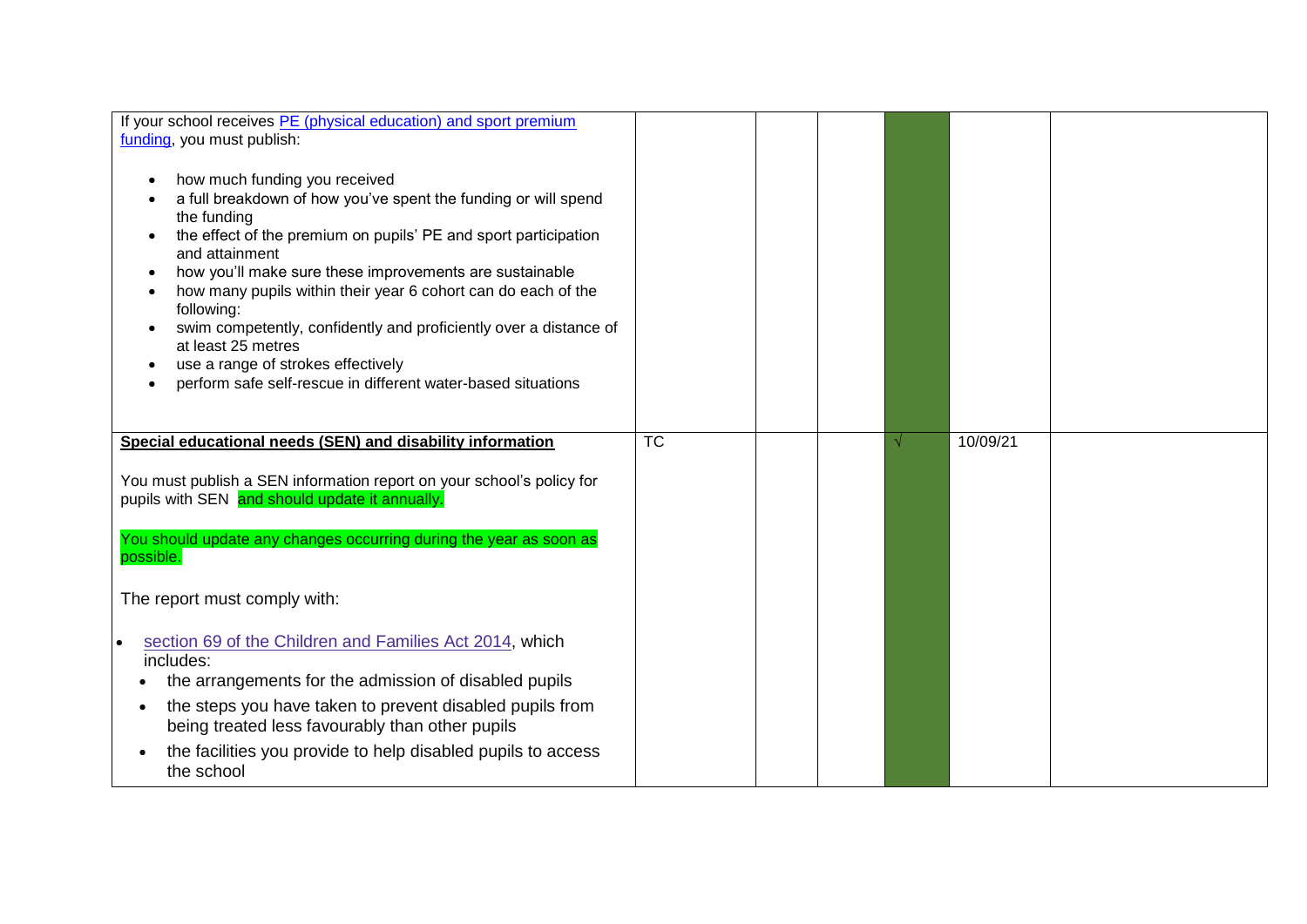| the accessibility plan you have prepared in compliance<br>with paragraph 3 of schedule 10 to the Equality Act 2010 for:<br>increasing the extent to which disabled pupils can<br>participate in the school's curriculum<br>improving the physical environment of the school for the<br>$\bullet$<br>purpose of increasing the extent to which disabled pupils<br>are able to take advantage of education and benefits,<br>facilities and services provided or offered by the school<br>improving the delivery to disabled pupils of information<br>which is readily accessible to pupils who are not disabled<br>regulation 51 and schedule 1 of the Special Educational Needs<br>and Disability Regulations 2014<br>You can find details of what you must include in schedule 1 of the<br>Special Educational Needs and Disability Regulations 2014,<br>and section 6 of the 'Special educational needs and disability code<br>of practice: 0 to 25 years' |           |  |          |  |
|-------------------------------------------------------------------------------------------------------------------------------------------------------------------------------------------------------------------------------------------------------------------------------------------------------------------------------------------------------------------------------------------------------------------------------------------------------------------------------------------------------------------------------------------------------------------------------------------------------------------------------------------------------------------------------------------------------------------------------------------------------------------------------------------------------------------------------------------------------------------------------------------------------------------------------------------------------------|-----------|--|----------|--|
| <b>Equality objectives</b><br>Public bodies, including local-authority-maintained schools, are<br>covered by the public sector equality duty in the Equality Act 2010<br>and the Equality Act 2010 (Specific Duties) Regulations 2011. This<br>means you have to publish:<br>details of how your school is complying with the public sector<br>equality duty - you should update this every year<br>your school's equality objectives - you should update this at<br>least once every 4 years<br>Details of these publishing obligations are set out in <b>Equality Act</b><br>2010: advice for schools                                                                                                                                                                                                                                                                                                                                                     | <b>TC</b> |  | 10/09/21 |  |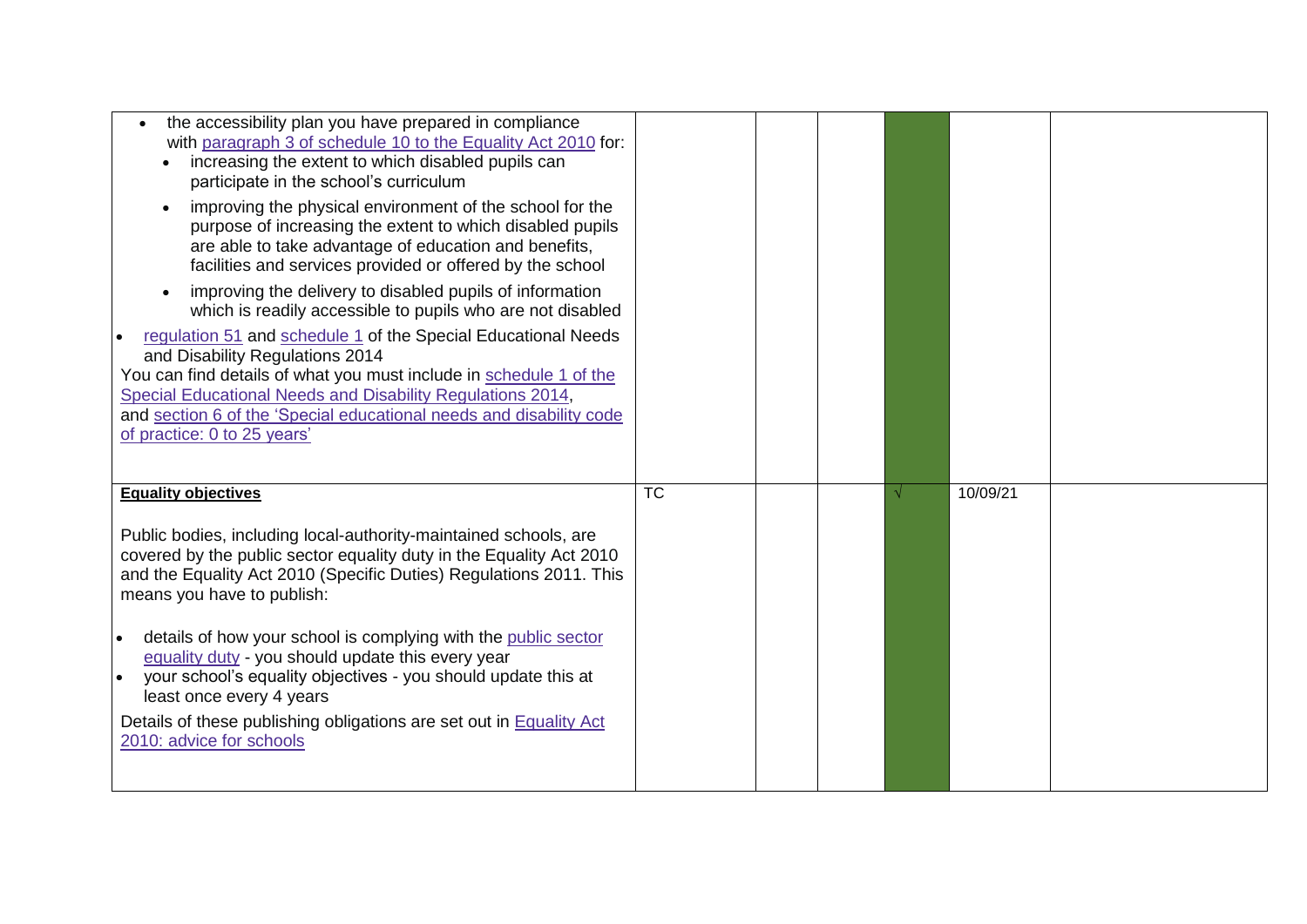| <b>Governors' information and duties</b>                                                                                                                                                                       | $\overline{\text{TC}}$ |  | 10/09/21 |  |
|----------------------------------------------------------------------------------------------------------------------------------------------------------------------------------------------------------------|------------------------|--|----------|--|
| You must publish up to date:                                                                                                                                                                                   |                        |  |          |  |
| details of the structure and responsibilities of the governing<br>body and its committees                                                                                                                      |                        |  |          |  |
| information about each governor, including their:<br>$\bullet$                                                                                                                                                 |                        |  |          |  |
| full name, date of appointment, term of office, date they<br>stepped down (where applicable) and who appointed them<br>(in accordance with the governing body's instrument of<br>government)                   |                        |  |          |  |
| business and financial interests                                                                                                                                                                               |                        |  |          |  |
| governance roles in other educational institutions                                                                                                                                                             |                        |  |          |  |
| any material interests arising from relationships between<br>governors or relationships between governors and school<br>staff (including spouses, partners and close relatives)                                |                        |  |          |  |
| attendance record at governing body and committee<br>meetings over the last academic year                                                                                                                      |                        |  |          |  |
| Read more advice on publishing information about your school's<br>governors                                                                                                                                    |                        |  |          |  |
| <b>Charging and remissions policies</b>                                                                                                                                                                        | <b>TC</b>              |  | 10/09/21 |  |
| You must publish your school's charging and 'remissions' policies (this<br>means when you cancel fees). The policies must include details of:<br>the activities or cases where your school will charge pupils' |                        |  |          |  |
| parents<br>the circumstances where your school will make an exception on<br>a payment you would normally expect to receive under your<br>charging policy                                                       |                        |  |          |  |